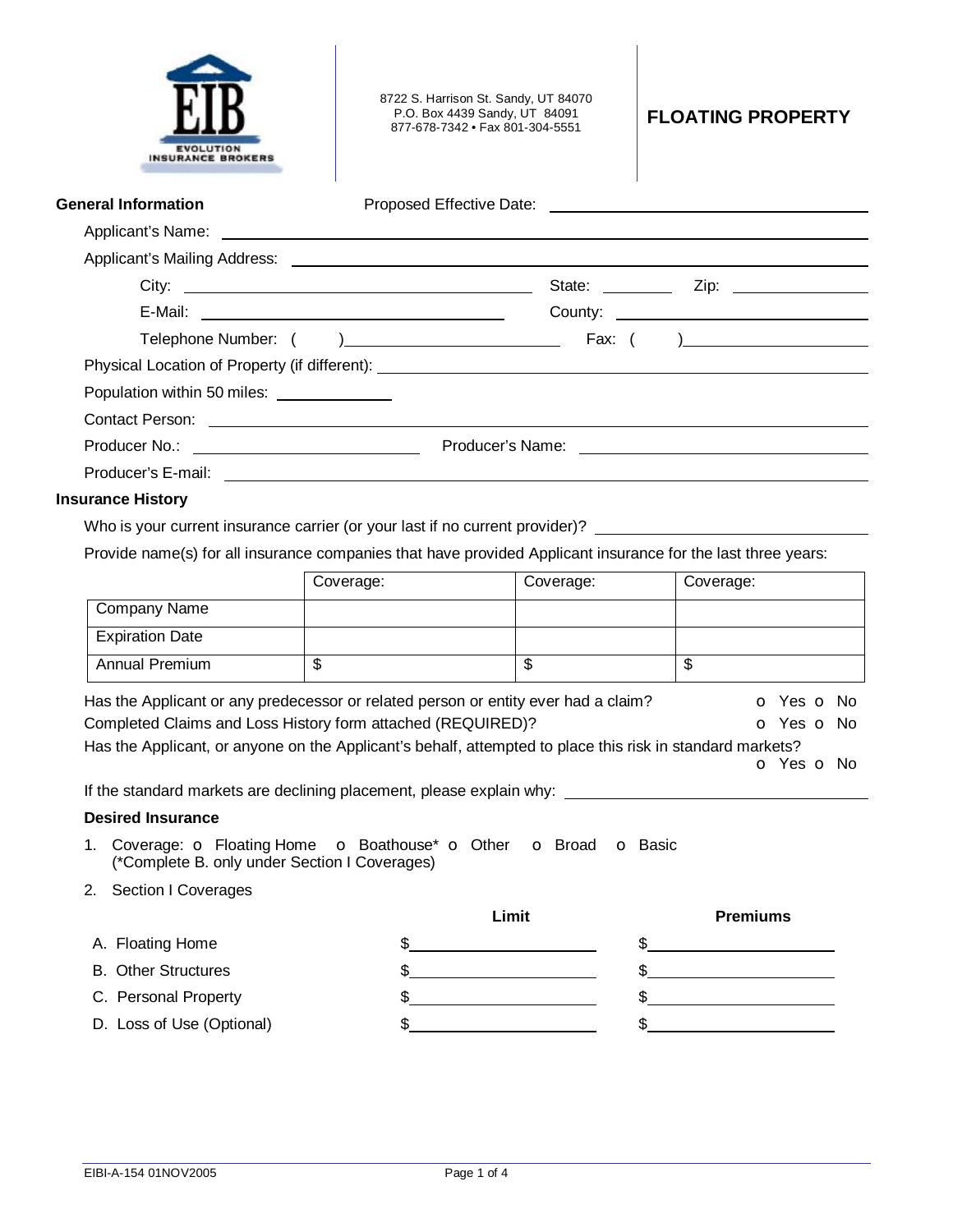3. Options

|    |                                                                                                                                                                                                                                           |    | Limit                                   |    | <b>Premiums</b>          |  |
|----|-------------------------------------------------------------------------------------------------------------------------------------------------------------------------------------------------------------------------------------------|----|-----------------------------------------|----|--------------------------|--|
|    | <b>o</b> Earthquake                                                                                                                                                                                                                       | \$ | <u> 1980 - Johann Barbara, martin a</u> |    |                          |  |
|    | O Replacement Cost Personal Property                                                                                                                                                                                                      |    | $\frac{1}{2}$                           |    | $\frac{1}{2}$            |  |
|    | <b>o</b> Increase Other Structures                                                                                                                                                                                                        | \$ |                                         |    | $\sim$                   |  |
|    | Description: <u>example and the contract of the contract of the contract of the contract of the contract of the contract of the contract of the contract of the contract of the contract of the contract of the contract of the </u>      |    |                                         |    |                          |  |
|    | 4. Section II Coverages                                                                                                                                                                                                                   |    |                                         |    |                          |  |
|    |                                                                                                                                                                                                                                           |    | Limit                                   |    | <b>Premiums</b>          |  |
|    | A. Liability <b>o</b> CPL <b>o</b> OL&T                                                                                                                                                                                                   |    |                                         |    |                          |  |
|    |                                                                                                                                                                                                                                           |    |                                         |    |                          |  |
| 5. | Options                                                                                                                                                                                                                                   |    |                                         |    |                          |  |
|    |                                                                                                                                                                                                                                           |    | Limit                                   |    | <b>Premiums</b>          |  |
|    | <b>O</b> Residence Rented to Others<br>(show location below)                                                                                                                                                                              | \$ |                                         | \$ |                          |  |
|    |                                                                                                                                                                                                                                           |    |                                         |    |                          |  |
| 6. | Deductible                                                                                                                                                                                                                                |    |                                         |    |                          |  |
|    | $\circ$ \$250 $\circ$ \$500 $\circ$ \$1000                                                                                                                                                                                                |    | <b>Total Premium</b>                    | \$ |                          |  |
|    |                                                                                                                                                                                                                                           |    |                                         |    |                          |  |
| 7. | Select one of the following: O Agency Bill O Direct Bill O In House Financed O 8 Pay O 10 Pay                                                                                                                                             |    |                                         |    |                          |  |
| 8. | Limit of Liability:                                                                                                                                                                                                                       |    |                                         |    |                          |  |
|    | \$100,000 per accident / \$300,000 aggregate<br>$\circ$                                                                                                                                                                                   |    |                                         |    |                          |  |
|    | \$200,000 per accident / \$300,000 aggregate<br>$\circ$                                                                                                                                                                                   |    |                                         |    |                          |  |
|    | \$250,000 per accident / \$500,000 aggregate<br>$\circ$                                                                                                                                                                                   |    |                                         |    |                          |  |
|    | \$250,000 per accident / \$1,000,000 aggregate<br>$\circ$                                                                                                                                                                                 |    |                                         |    |                          |  |
|    | Other: and the contract of the contract of the contract of the contract of the contract of the contract of the contract of the contract of the contract of the contract of the contract of the contract of the contract of the<br>$\circ$ |    |                                         |    |                          |  |
|    | 9. Self-Insured Retention (SIR): $\sigma$ \$1,000 (Minimum) $\sigma$ \$1,500 $\sigma$ \$2,500 $\sigma$ \$5,000 $\sigma$ \$10,000                                                                                                          |    |                                         |    |                          |  |
|    | <b>Floating Property</b>                                                                                                                                                                                                                  |    |                                         |    |                          |  |
|    | 1. Floating Home Registration No.: \[\]<br>Body of Water: ________________                                                                                                                                                                |    |                                         |    |                          |  |
|    |                                                                                                                                                                                                                                           |    |                                         |    |                          |  |
|    | Berth/Space No.: ____________                                                                                                                                                                                                             |    |                                         |    |                          |  |
| 2. | Is a recent photograph of the floating property attached (REQUIRED)?                                                                                                                                                                      |    |                                         |    | o Yes o No               |  |
| 3. | Is business conducted on premises?<br>o Yes o No                                                                                                                                                                                          |    |                                         |    |                          |  |
|    | If Yes, please indicate: Portion of Residence Used for Business: No. of Employees: No. of Employees:                                                                                                                                      |    |                                         |    |                          |  |
|    |                                                                                                                                                                                                                                           |    |                                         |    |                          |  |
| 4. | Occupancy: o Owner o Tenant o Seasonal/Vacation o COC Other: ___________________                                                                                                                                                          |    |                                         |    |                          |  |
| 5. |                                                                                                                                                                                                                                           |    |                                         |    |                          |  |
|    |                                                                                                                                                                                                                                           |    |                                         |    |                          |  |
| 6. | Is hull a converted structure?                                                                                                                                                                                                            |    |                                         |    | <b>o</b> Yes <b>o</b> No |  |
|    | If Yes, contact underwriter. Also, please indicate: Description of Original Structure:                                                                                                                                                    |    |                                         |    |                          |  |
|    | Date Last Surveyed (attach copy): ____________                                                                                                                                                                                            |    |                                         |    |                          |  |
|    |                                                                                                                                                                                                                                           |    |                                         |    |                          |  |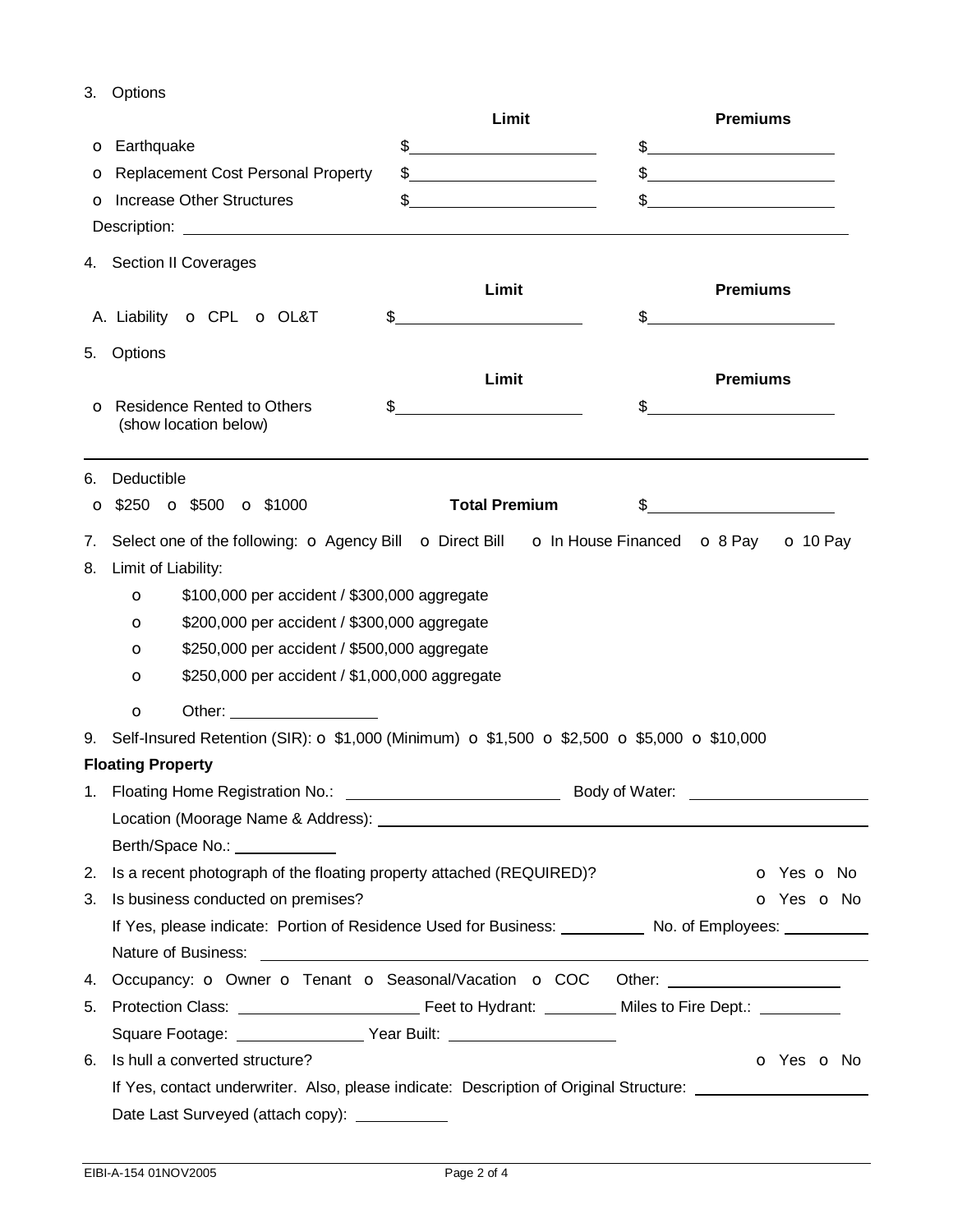|                                                                                                                       | 7. Type of Siding: o Wood o Vinyl o Aluminum o Steel o T111 o Plywood                                                                                                                                                          |  |  |  |  |
|-----------------------------------------------------------------------------------------------------------------------|--------------------------------------------------------------------------------------------------------------------------------------------------------------------------------------------------------------------------------|--|--|--|--|
|                                                                                                                       | 8. Type of Flotation: $\circ$ Log $\circ$ Log & Foam $\circ$ Concrete Hull $\circ$ Barge $\circ$ Pontoon                                                                                                                       |  |  |  |  |
|                                                                                                                       | 9. Primary Heat System: O Forced Air O Wall O Baseboard O Space                                                                                                                                                                |  |  |  |  |
|                                                                                                                       | 10. Fuel Type: o Electric o Gas o Oil Other: ___________________________________                                                                                                                                               |  |  |  |  |
|                                                                                                                       | 11. Is there a woodstove or fireplace insert?<br>O Yes O No                                                                                                                                                                    |  |  |  |  |
|                                                                                                                       |                                                                                                                                                                                                                                |  |  |  |  |
|                                                                                                                       |                                                                                                                                                                                                                                |  |  |  |  |
|                                                                                                                       | 12. Dwelling Updates (specify year): Structural: ________ Roof: ________ Electrical: _______ Plumbing: ______                                                                                                                  |  |  |  |  |
|                                                                                                                       | 13. No. of Operating Smoke Alarms: No. of Fire Extinguishers: 1986 13. No. of Fire Extinguishers:                                                                                                                              |  |  |  |  |
|                                                                                                                       | 14. Is structure isolated?<br>o Yes o No                                                                                                                                                                                       |  |  |  |  |
|                                                                                                                       |                                                                                                                                                                                                                                |  |  |  |  |
|                                                                                                                       | 15. Is floating home under construction?<br>o Yes o No                                                                                                                                                                         |  |  |  |  |
|                                                                                                                       |                                                                                                                                                                                                                                |  |  |  |  |
|                                                                                                                       |                                                                                                                                                                                                                                |  |  |  |  |
|                                                                                                                       |                                                                                                                                                                                                                                |  |  |  |  |
|                                                                                                                       | 16. Additional Interest: o Mortgagee o Contract of Sale o Loss Payee o Additional Insured                                                                                                                                      |  |  |  |  |
|                                                                                                                       |                                                                                                                                                                                                                                |  |  |  |  |
|                                                                                                                       | Loan No.: ______________________                                                                                                                                                                                               |  |  |  |  |
| 17. Additional Interest: <b>o</b> Mortgagee <b>o</b> Contract of Sale <b>o</b> Loss Payee <b>o</b> Additional Insured |                                                                                                                                                                                                                                |  |  |  |  |
|                                                                                                                       |                                                                                                                                                                                                                                |  |  |  |  |
|                                                                                                                       | Loan No.: _______________________                                                                                                                                                                                              |  |  |  |  |
|                                                                                                                       | Social Security No.: \\contact \\contact \\contact \\contact \\contact \\contact \\contact \\contact \\contact \\contact \\contact \\contact \\contact \\contact \\contact \\contact \\contact \\contact \\contact \\contact \ |  |  |  |  |
|                                                                                                                       | 19. Electrical System: O Fuses O Breakers                                                                                                                                                                                      |  |  |  |  |
| 20. Condition of Siding: o Good o Fair o Needs Repair                                                                 |                                                                                                                                                                                                                                |  |  |  |  |
|                                                                                                                       | 21. Condition of Flotation: O Good O Fair O Needs Repair                                                                                                                                                                       |  |  |  |  |
|                                                                                                                       |                                                                                                                                                                                                                                |  |  |  |  |
|                                                                                                                       | Condition of Lines, Collars & Cleats: O Good O Fair O Needs Repair                                                                                                                                                             |  |  |  |  |
|                                                                                                                       | 23. No. of Bilge Pumps: _____________ Condition of Bilge Pumps: o Good o Fair o Needs Repair                                                                                                                                   |  |  |  |  |
|                                                                                                                       | 24. If flotation is enclosed hull, indicate the number of compartments and if they are foam-filled: __________                                                                                                                 |  |  |  |  |
|                                                                                                                       | 25. Is there a bilge pressure alarm system?<br>o Yes o No                                                                                                                                                                      |  |  |  |  |
|                                                                                                                       | If Yes, specify make and size (GPH): ___________________________________Date Installed: _____________________                                                                                                                  |  |  |  |  |
|                                                                                                                       | Date Last Inspected: ____________________                                                                                                                                                                                      |  |  |  |  |
|                                                                                                                       | 26. Is there a basement?<br><b>o</b> Yes <b>o</b> No                                                                                                                                                                           |  |  |  |  |
|                                                                                                                       |                                                                                                                                                                                                                                |  |  |  |  |
|                                                                                                                       | 27. Do you own any other floating homes? o Yes o No If Yes, indicate number.: _________                                                                                                                                        |  |  |  |  |
|                                                                                                                       |                                                                                                                                                                                                                                |  |  |  |  |
|                                                                                                                       |                                                                                                                                                                                                                                |  |  |  |  |

## **REPRESENTATIONS AND WARRANTIES**

The "Applicant" is the party to be named as the "Insured" in any insuring contract if issued. By signing this Application, the Applicant for insurance hereby represents and warrants that the information provided in the Application, together with all